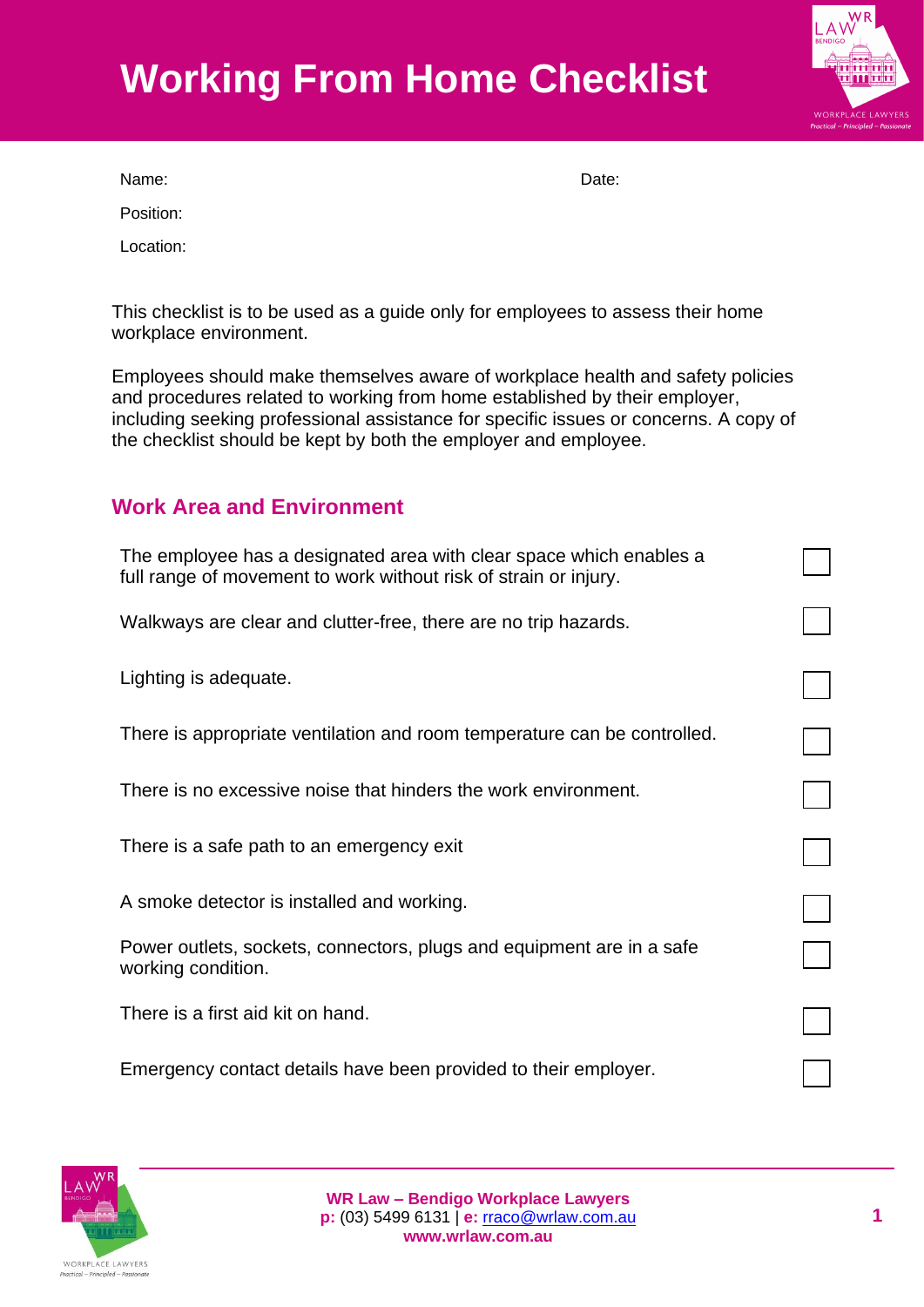## **Workstation Set Up**



#### **Chair**

- The chair should be fully adjustable including height, tilt, angle and back rest. Best practice chairs should have a five point base to avoid slippage.
- The chair should be adjusted so it supports the lower back and hips and tops of thighs are at right angles.
- The chair should easily slide under the desk and have no arms.

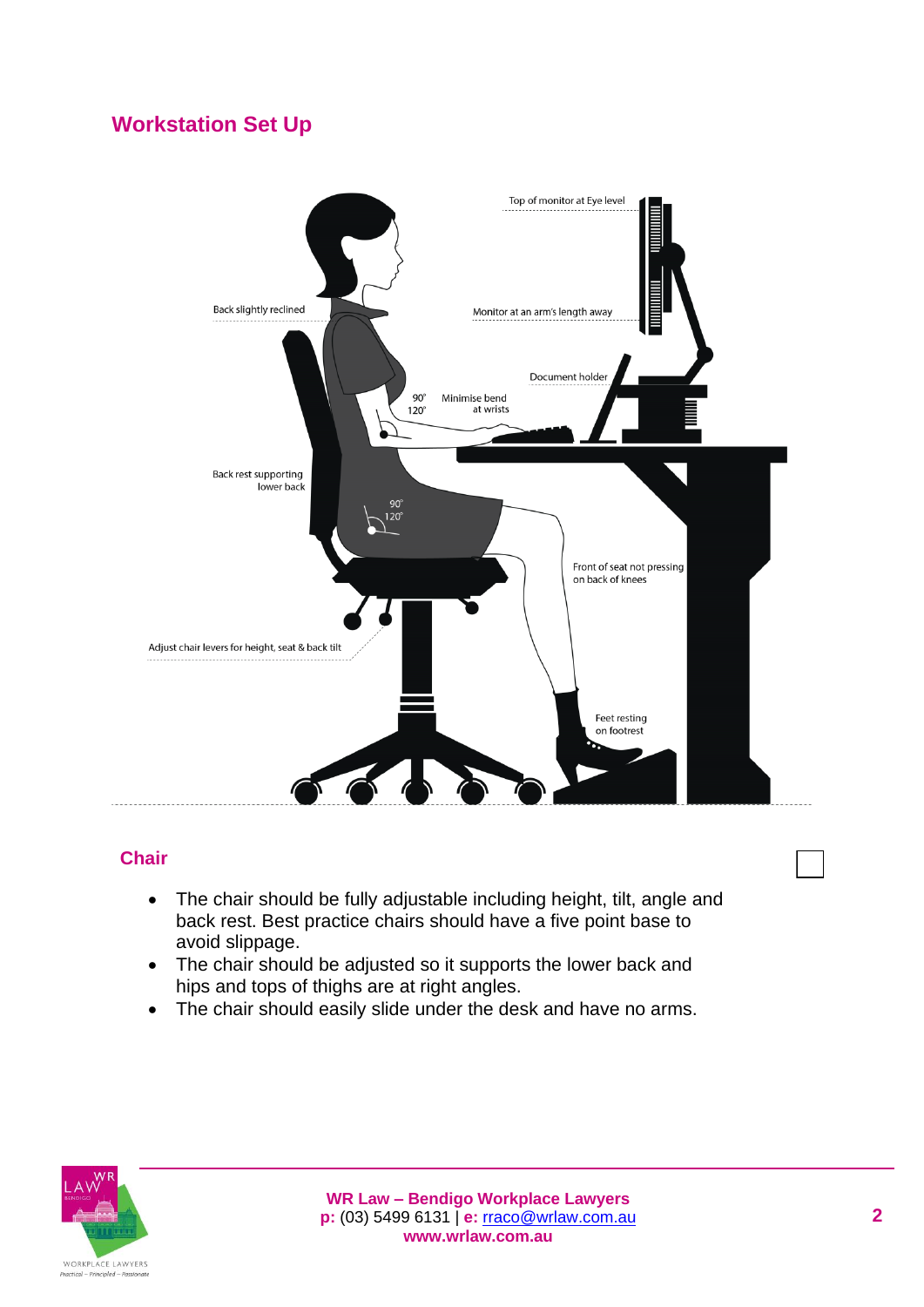#### **Desk**

- The desk should be of appropriate height, at elbow height when seated.
- There should be no clutter under the desk with appropriate room for chair and legs.
- A footrest should be made available if the desk height is not adjustable.
- Feet should be flat on the floor or footrest.
- Frequently used items should be within close distance
- The desk space should have enough room for working without clutter.

#### **Laptop**

- The laptop screen is the same height as the user's eyes.
- A separate keyboard and mouse are used with a laptop

#### **Computer**

- Monitor height is adjusted so top of the screen is level with, or slightly lower height than eye level.
- Keyboard distance should allow for relaxed shoulders, elbows should be close to the body.
- Keyboard should be lying on a flat surface directly in front of the screen.
- The mouse should be placed directly next to the keyboard.